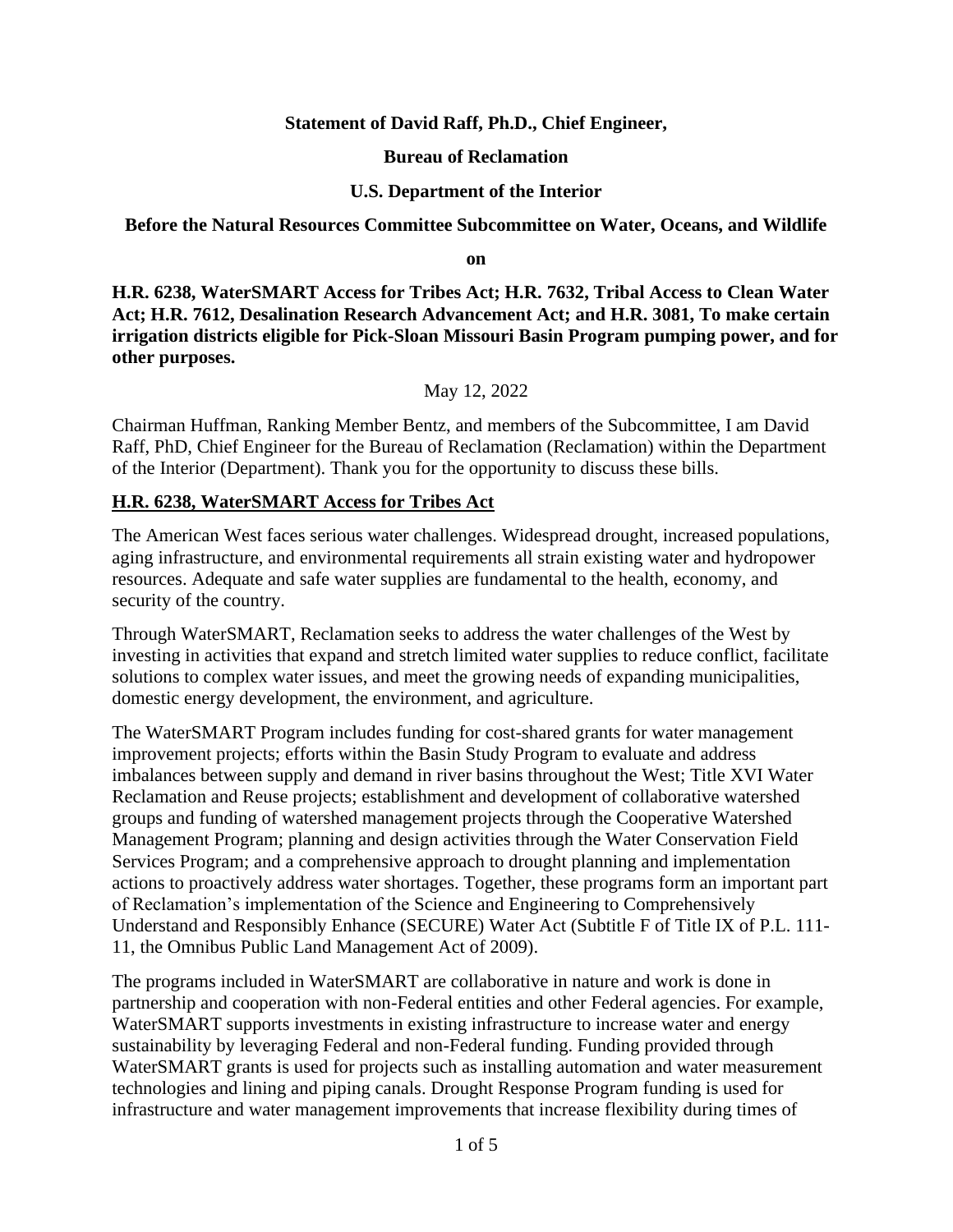drought, such as lowering intakes and installing interties to connect water distribution systems. WaterSMART also supports collaboration with multiple partners to reduce conflict and address complex water issues. For example, Water Marketing Strategy grants support the development of water markets, consistent with State law, as a tool to increase available supplies. Likewise, the Basin Study Program and the Cooperative Watershed Management Program incorporate a regional or watershed approach to address water management on a larger scale, and both programs require participation by diverse stakeholders. Reclamation also makes funding available for water management improvements that are focused on ecological benefits, consistent with amendments to the SECURE Water Act.

Since January 2021, Reclamation has selected 255 projects to be funded with \$93 million in WaterSMART grant funding, in conjunction with \$314.3 million in non-Federal funding, across the western states.

The WaterSMART Access for Tribes Act, H.R. 6238, would amend the Omnibus Public Lands Management Act of 2009 and increase Tribal access to water conservation and efficiency grants. The WaterSMART Access for Tribes Act would give the Secretary of the Interior authority to waive or reduce the cost-share requirements under Reclamation's WaterSMART program, in instances where a Tribe does not have sufficient funds to pay the cost share. Reclamation has existing analogous cost-share waiver processes focused on "financial hardship."

Reclamation has provided technical assistance on this legislation, and we support the goals of the bill and improving Tribal water conservation and efficiency efforts. We would be willing to continue to work with the Subcommittee and bill sponsors on technical corrections.

# **H.R. 7632, Tribal Access to Clean Water Act of 2022**

The Tribal Access to Clean Water Act of 2022 seeks to help fund water infrastructure projects in tribal communities and provide clean water to Native American households who currently lack access by increasing funding through the Indian Health Service (IHS), Bureau of Reclamation, United States Department of Agriculture (USDA), and the Environmental Protection Agency (EPA). The bill also provides \$90 million for Reclamation's Native American Affairs Technical Assistance Program.

Reclamation has various programs which provide technical assistance to a broad range of entities, primarily in the areas of water conservation. Tribes are eligible for most of these programs, and, through them, assistance has been provided to Tribes for several years. One program is available only to federally recognized Tribes—the Native American Affairs Technical Assistance Program (TAP).

Reclamation's Native American Affairs TAP provides technical assistance to assist Tribes in developing, managing, and protecting their water and related resources. The program has supported a broad range of activities in each year since its inception in the early 1990s. Such activities have included water needs assessments, improved water management studies, water quality data collection and assessments, and water measurement studies. Total annual funding for the Native American Affairs TAP ranged between \$2 million and \$3 million and increased in FY22 to \$8 million. Section 6 of the Tribal Access to Clean Water Act reauthorizes the Rural Water Supply Act of 2006, which expired in 2016, through 2032 and provides mandatory appropriations of \$1 billion for a competitive grant program for Tribal clean water access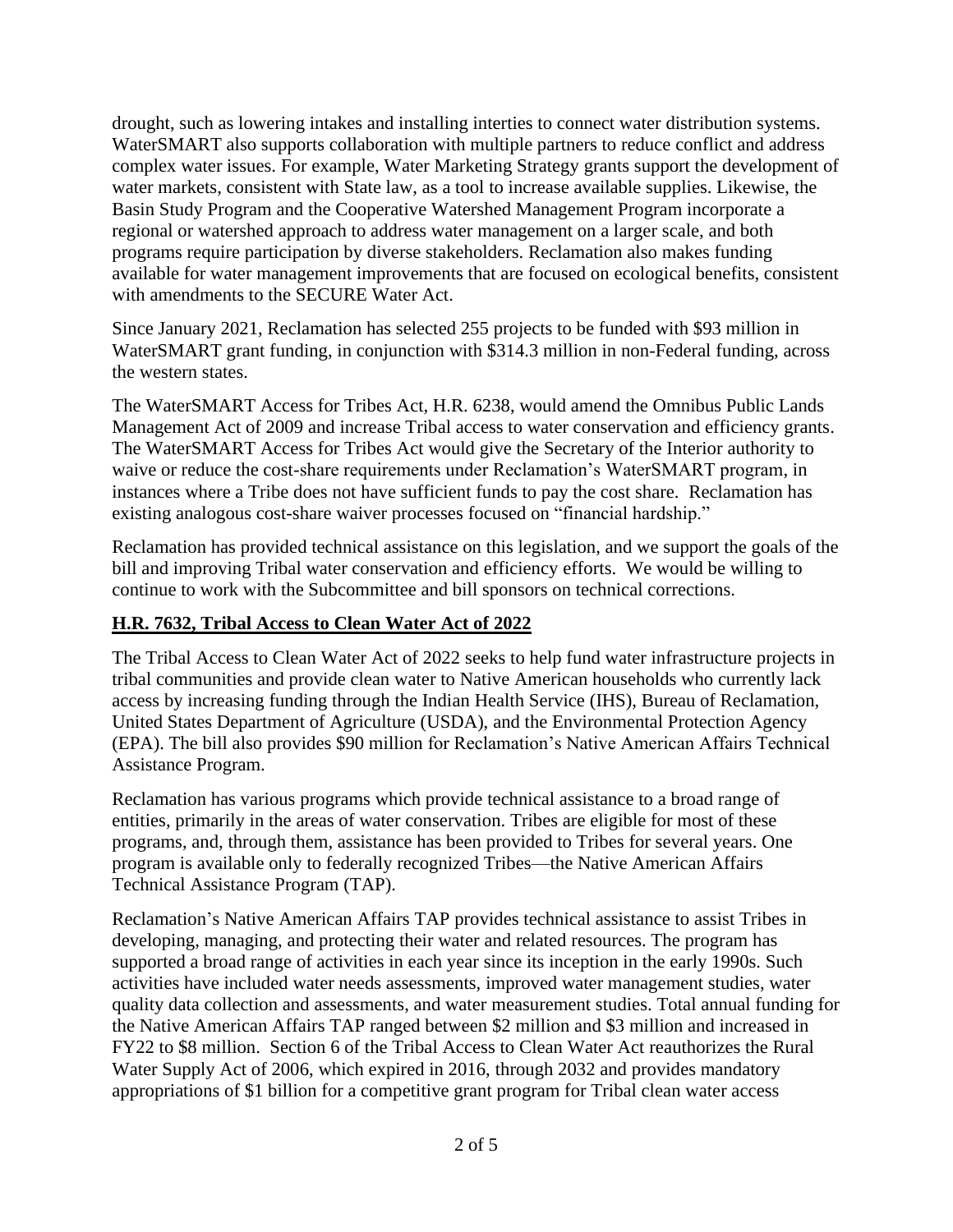projects. Tribes would be eligible to compete under this new grant program, which would fund 100 percent of the cost of planning, design, and construction of a project approved by the Secretary of the Interior.

The Department supports the goals of improving access to clean water on Tribal lands and we would be happy to work with the sponsor to address technical changes to help clarify some sections of the bill.

## **H.R. 7612, Desalination Research Advancement Act**

Reclamation's Desalination and Water Purification Research (DWPR) Program provides financial assistance for water treatment research and development, research facilities to host technology developers, and financial assistance for the construction of desalination plants. These efforts lead to improved technologies for converting previously unusable water resources into usable water supplies. The program funds development of climate-resilient, water treatmentbased solutions for water supply augmentation via financial assistance for externally led research. Developing more cost-effective and low-impact treatment technologies bolsters the ability of Reclamation, its customers, stakeholders, tribal and rural communities to cope with stresses of climate change, including drought.

Program priorities include development of improved methods of desalination, incorporating energy efficiency into desalination processes, and reducing the costs and environmental impacts of converting previously unusable waters, including, but not limited to, sea water, inland brackish groundwater, municipal wastewater, and produced waters from oil and gas extraction activities, into usable water supplies. The program also:

- addresses goals of the Department of the Interior Strategic Plan, using scientific and engineering innovation to promote economic growth and job creation, sustain reliable water and power delivery to our customers, and ensure environmental compliance responsibilities
- contributes to the National Water Reuse Action Plan, developed in partnership between federal, state, local, and public sectors
- contributes and participates with the National Alliance for Water Innovation, U.S. Department of Energy's Desalination Hub
- aligns with the Presidential Memorandum, "Restoring Trust in Government Through Scientific Integrity and Evidence-Based Policymaking," by publishing research data
- facilitates collaborative technology research, development, and demonstration with federal partners in water treatment technology, including U.S. Department of Energy, EPA, Department of the Army, and others.

Through the program's competitive funding opportunities, Reclamation awards cooperative agreements with non-Federal recipients for technology research and development. The program leverages investment from other Federal and non-Federal entities to facilitate the advancement and deployment of new technologies. Knowledge generated from this investment is made available to communities, organizations, industry, and the public.

A large majority of the western United States is experiencing severe or extreme drought conditions. The only way to address these challenges and climate change is to utilize the best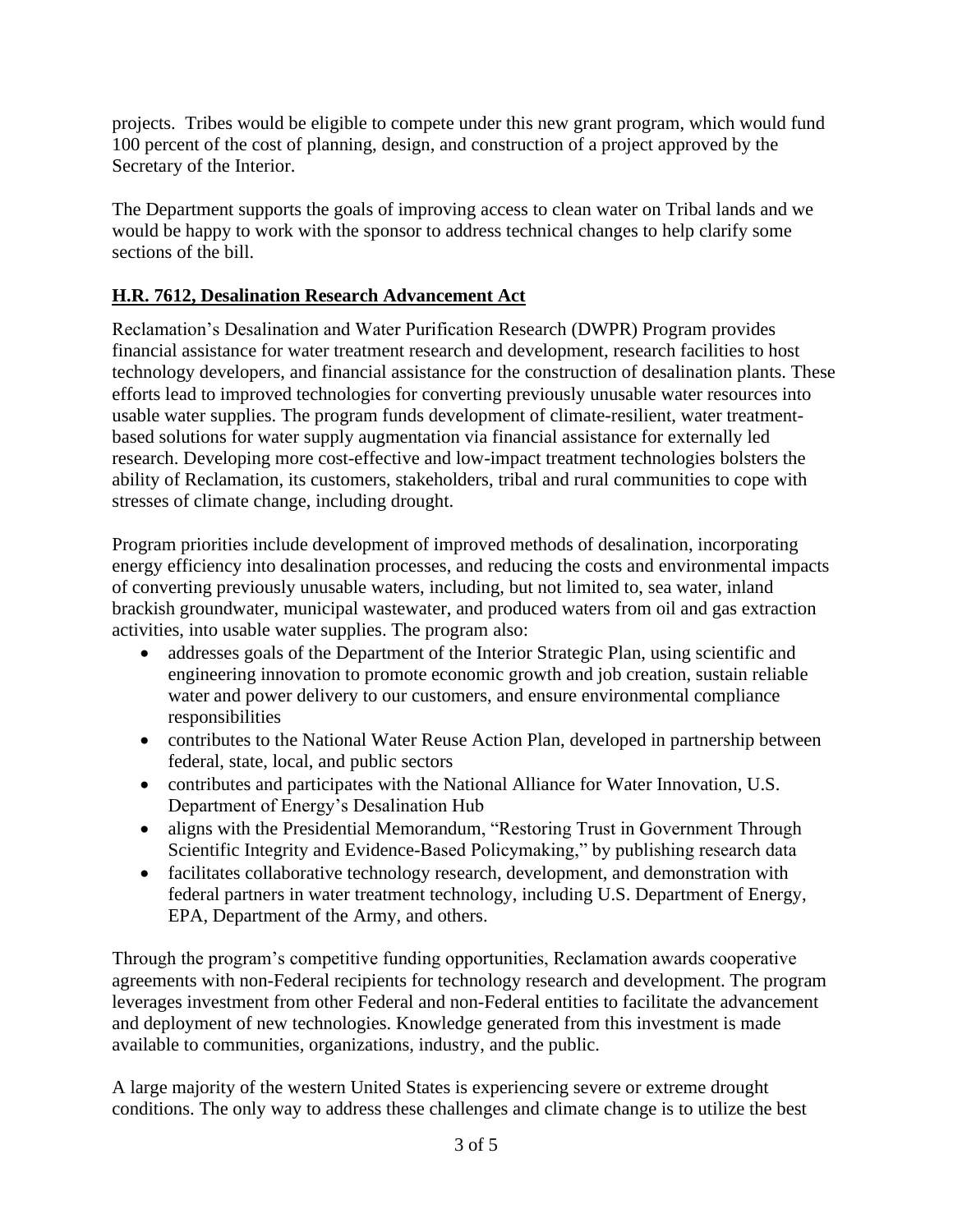available science to develop innovative solutions and to work cooperatively across the landscapes and communities that rely on our western rivers. Investing in the DWPR through an increased cap to the program at this critical time will help us rise to that challenge.

The Desalination Research Advancement Act would amend the Water Desalination Act of 1996 (P.L. 104–298) by reauthorizing the Act to operate research financial assistance through 2026 and increasing the research funding limit to \$20 million per year. The Desalination Research Advancement Act would further amend P.L. 104-298 by increasing the research funding limit for applicants from institutions of higher education and binational entities from \$1,000,000 to \$15,000,000 per year.

Since 2017, the DWPR program has received appropriations to support both desalination research and construction of desalination plants. Focusing on research investments since 2017, the program received research proposal requests amounting to \$18 million to \$35 million per year, with a significant portion being from academia. During that five-year period, the program was unable to fund a total of \$33 million having technical merit, of which \$28.15 million were projects proposed by academia. By raising the funding limits for both total research and that carried out by institutions of higher education and binational entities, the Desalination Research Advancement Act provides greater flexibility to fund such proposals having technical merit and potential to advance desalination efficiency, cost-effectiveness, and environmental sustainability.

DWPR also supports the operations and maintenance for Brackish Groundwater National Desalination Research Facility in Alamogordo, New Mexico, where researchers can carry out demonstrations. This state-of-the-art research facility provides access to various types of brackish groundwater and renewable energy for laboratory and pilot-scale research into concentrate management, renewable energy, and desalination technologies. This facility has been operating at full capacity since 2017 and, even though the pandemic, Reclamation has found ways to work with the clients to ensure critical research continued.

The Department supports the goal of advancing desalination research and is willing to work with the sponsor and the Subcommittee on any technical changes that might be required.

## **H.R. 3081, To make certain irrigation districts eligible for Pick-Sloan Missouri Basin Program pumping power, and for other purposes**

The Pick-Sloan Missouri Basin Program (P-SMBP) was initially authorized by the Flood Control Act of December 22, 1944 (P.L. 78–534). Since 1944, the P-SMBP has been amended by several bills including the Dakota Water Resources Act (DWRA) of 2000, which authorized the Secretary to develop up to 28,000 acres of irrigation in areas of North Dakota not located within the Hudson Bay and James River drainage basins and to provide project use power to districts federally developed under DWRA.

The power systems of the Colorado-Big Thompson, Kendrick, Shoshone, and North Platte Projects have been integrated within the P-SMBP for the purpose of marketing the power produced from these projects through the Western Area Power Administration and the Rural Electric Cooperatives. From the power generated that is surplus to project needs, power revenues